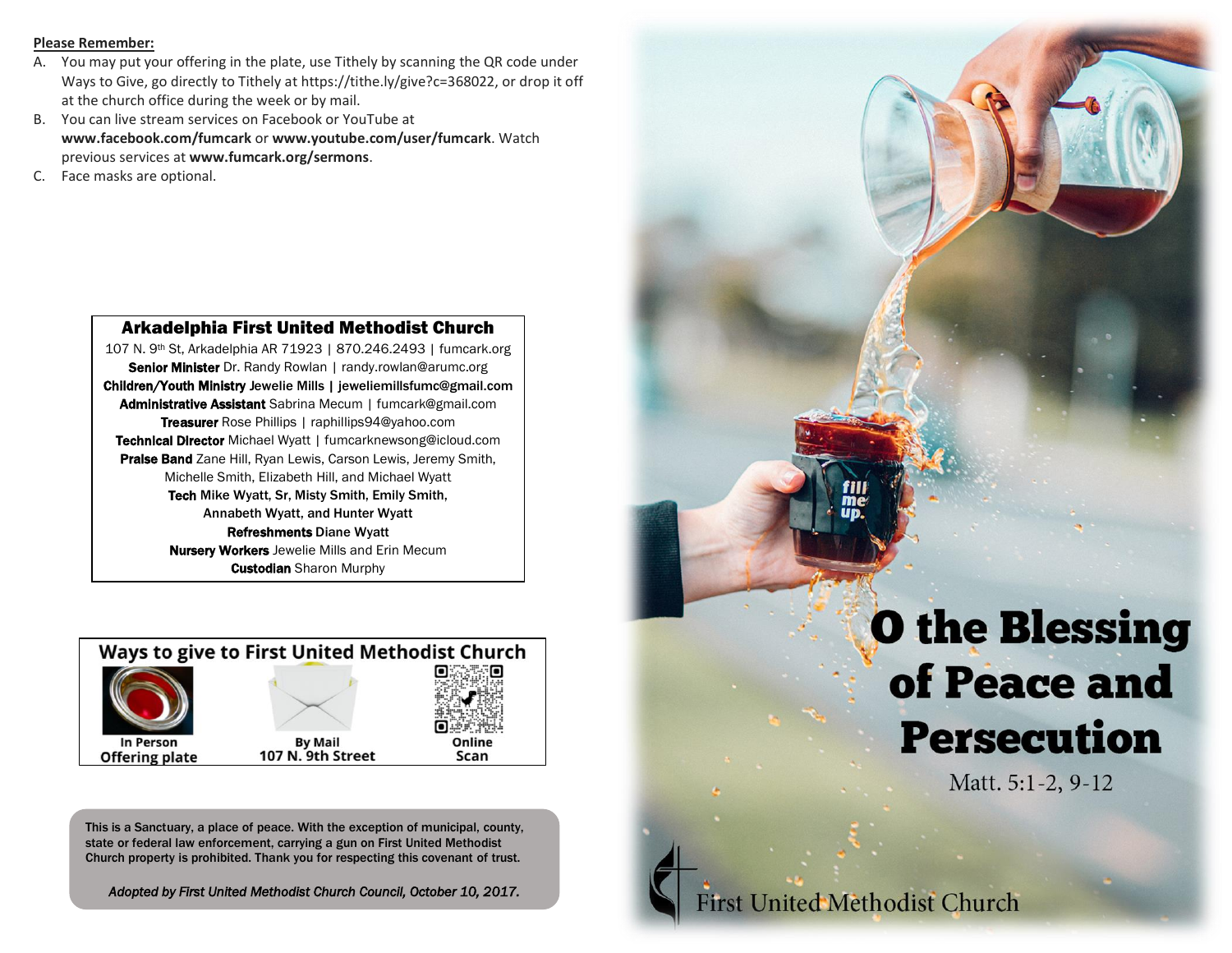**May 29, 2022 9:00 Worship Service 7<sup>th</sup> Sunday of Easter Arkadelphia, AR** 

*Sermon Outline*

**I. Little is big**

## **Welcome!**

## *Order of Service*

| <b>Offering</b>        |  |
|------------------------|--|
| <b>Pastoral Prayer</b> |  |
|                        |  |
|                        |  |
|                        |  |
|                        |  |
|                        |  |

**Sermon**………………………………………………………….…….....……..……….*Pastor Randy O the Blessing of Peace and Persecution*

**Benediction/Blessing**…………………………………………………….………….*Pastor Randy*

**II. Peace defined (Mt 5:9)**

## **III. Persecution explained (Mt. 5:10-12)**

- A. The first Christians were persecuted in every area of life.
- B. Why did the Romans persecute Christians? Because they were falsely accused of:
	- 1. Cannibalism
	- 2. Immorality
	- 3. Being incendiaries
	- 4. Tampering with family relationships
	- 5. Political treason
- C. "blessed that they have allowed themselves to be persecuted for the sake of righteousness [same as Mt. 5:6]"
- **IV. Please choose to live in God's presence**

#### *Prayer Concerns*

Please pray for Tiff Covington and his family. Tiff was in a bad motorcycle accident on Friday, May 20<sup>th</sup>. He is currently at UAMS in the ICU. You can stay up-to-date on his progress at caringbridge.org/visit/tiffcovington

Please also be in prayer for the family of Mary Ardith Higgins, Bill Higgins' mom. Mary passed away Thursday, May 19th.

Carolyn McAnally fell and broke her hip and is now recovering from surgery. Please pray for a speedy and trouble-free recovery.